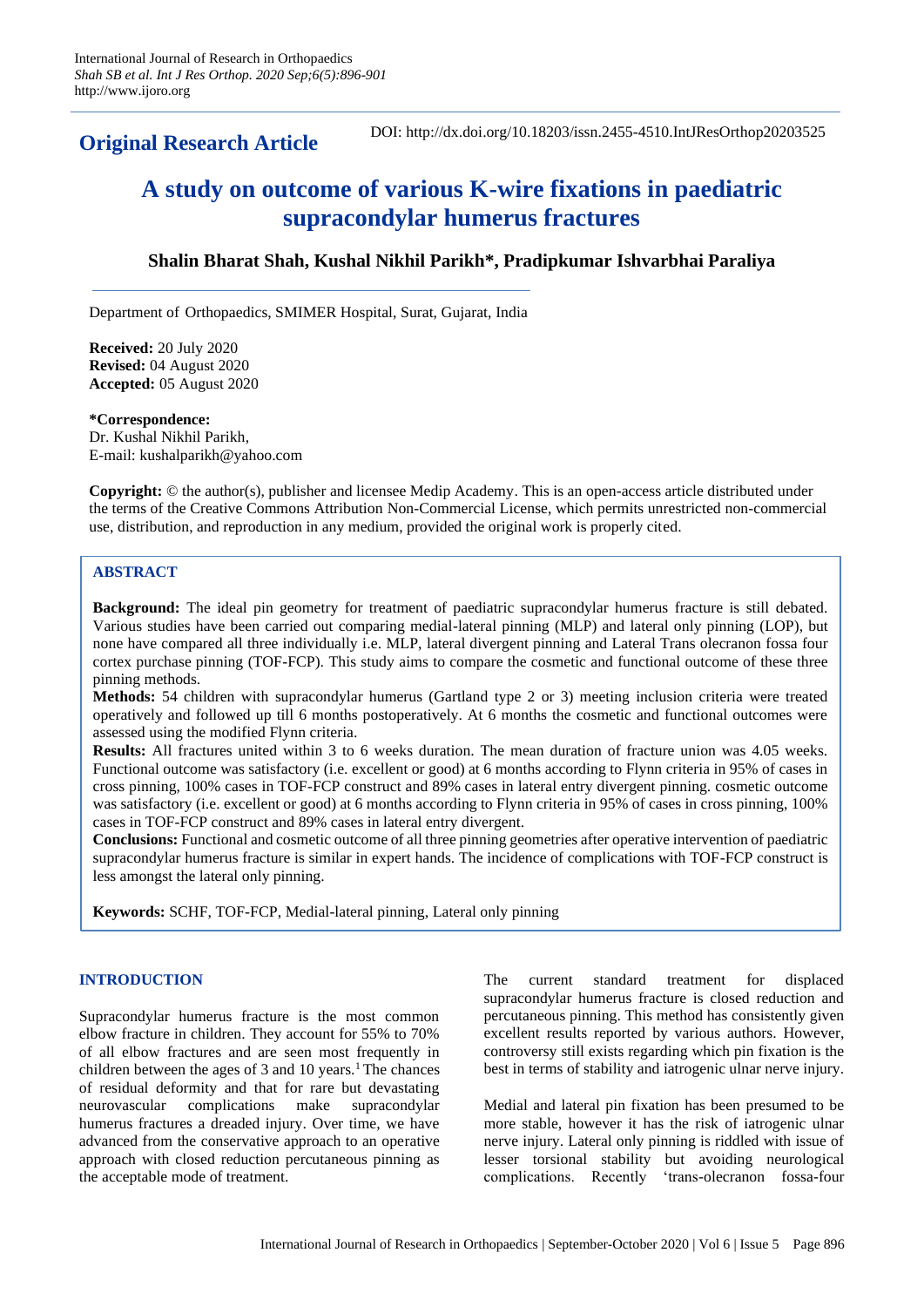cortex purchase (TOF-FCP)' pin fixation technique has reports of having better torsional stability than conventional LOP and retaining its fewer complications.<sup>2</sup> But it affects mobility at elbow with early stiffness. Therefore, we conducted this prospective study to compare the outcome of all the three constructs for cosmetic and functional outcomes and complications comparison.

#### **METHODS**

A prospective study which was carried out over a period of 18 months from January 2018 to July 2019 at Surat Municipal Institute of Medical Education and Research, Surat, Gujarat, India. The study protocol was approved by the ethics committee of our institution. Gartland classification was used to classify fractures.<sup>3</sup> All displaced supracondylar humerus fracture (Gartland type II or III fracture) of children aged less than 16 years were included. Only fresh (<7 days) fractures were included. Children with other ipsilateral limb fractures, Gartland type 1 fracture and with preoperative distal neuro-vascular deficits were excluded.

On operation table closed reduction was done under anaesthesia. After achieving an acceptable reduction confirmation under IITV, the corresponding pinning was carried out. Three consultants with adequate experience, each operating with one fixation technique carried out the surgery, sampling technique being purposive sampling.

Crossed pin configuration was carried out according to the mini-open technique described by Green et al.<sup>4</sup> In lateral only pinning, divergent pinning was carried out according to the technique explained by Aroson and Prager in their study, TOF-FCP pinning was done according to the technique described by Kasirajan et al in their study.<sup>5</sup> In TOF-FCP construct the entry of the K-wire is at the capitellum, being the first cortex the next two being those of the olecranon fossa and fourth, the medial column. The pin size used was 1.5 mm in younger children (<20 kg weight) and 2 mm in older children (>20 kg weight).

Betadine soaked gauze piece were put around each pin and an above elbow slab was applied. A single shot of injectable antibiotic was given intra-operatively with oral antibiotics continued post-operatively only in cases with post-operative pin tract infection.

All cases were followed up at 3 weeks and thereafter weekly till clinical evidence of absent fracture site tenderness and radiological reporting of evidence of union. On confirmation of both, the pins were removed, and gradual mobilization was started as tolerated. After that they were followed up at 3 months and 6 months. The 6 months assessment were used to assess and compare the cosmetic and functional outcomes. The functional and cosmetic outcome were graded according to the modified Flynn criteria.<sup>6</sup> Analysis was done of the qualitative data using cross tab analysis.

#### **RESULTS**

Our study was carried out amongst paediatric patients with supracondylar humerus fracture, wherein a total of 54 displaced supracondylar humerus (Gartland type 2 and 3) fractures in children were studied. Age distribution wise, 22 (40.7%) children were under 6 years, 26 (48.1%) children were between 6 to 10 years and 6 (11.1%) children were above 10 years. Mean age was 6 years. (range from 2 to 12 years). Sex distribution wise, 31 were males (57.4%) and 23 children were females (42.6%), showing near equal distribution. Out of 54, in 19 cases cross pinning was done and in 35 cases lateral pinning was done. Out of 35 lateral pinned cases 17 were 'trans olecranon fossa four cortex purchase' (TOF-FCP) and 18 were divergent lateral entry. All patients having extension type injuries were included in our study.

Of the total of 54, 15 (27.8%) were Gartland type 2 and 33 were Gartland type 3 fractures. Twenty-five (53.7%) were type 3a and 8 (18.5%) were type 3b. Distribution amongst the pinning method of various fracture types was random and found to be equivocal. Out of 54 cases, 43 (79.6%) cases were operated within 1 day and the rest 11 (20.4%) cases were operated after 24 hours and within 1 week due to delayed presentation (3 cases by cross pinning and 8 cases by lateral pinning: 5 TOF-FCP; 3 divergent). Mean duration between injury and surgery was 1.5 days.

Out of 19 cross pinned cases, according to Flynn criteria showed excellent functional outcome in 15 cases, good in 3 case and fair in 1 case. The cosmetic outcome according to Flynn criteria showed excellent outcome in 15 cases, good in 3 case and fair in 1 case (Table 1). However, the cosmetic outcome and functional outcome is not correlated.

| Fracture<br>type | <b>Cosmetic</b><br>outcome |  |   |    | <b>Functional</b><br>outcome |  |  |
|------------------|----------------------------|--|---|----|------------------------------|--|--|
|                  | F.                         |  | н | Н. |                              |  |  |
|                  |                            |  |   |    |                              |  |  |
| 3A               |                            |  |   |    |                              |  |  |
| 3B               |                            |  |   |    |                              |  |  |

**Table 1: Frequency tabulation of cosmetic and functional outcome of cross pinned cases.**

E= Excellent; G= Good; F= Fair.

The average time to clinico-radiological union in this fixation was 3.8 weeks. Pin tract infection of very mild nature was detected in 4 patients. In one patient one of the wires backed out due to loss of cortical purchase leading to secondary displacement. It was revised with close reduction and percutaneous pinning. The functional outcome was fair in that case. 4 (21.1%) cases showed mild displacement as per Skaggs criteria on assessment of follow up Baumann's angle shows radiographs and clinical photograph of a 7 years old male child operated with medial lateral pinning and excellent radiological and functional outcome (Figure 1).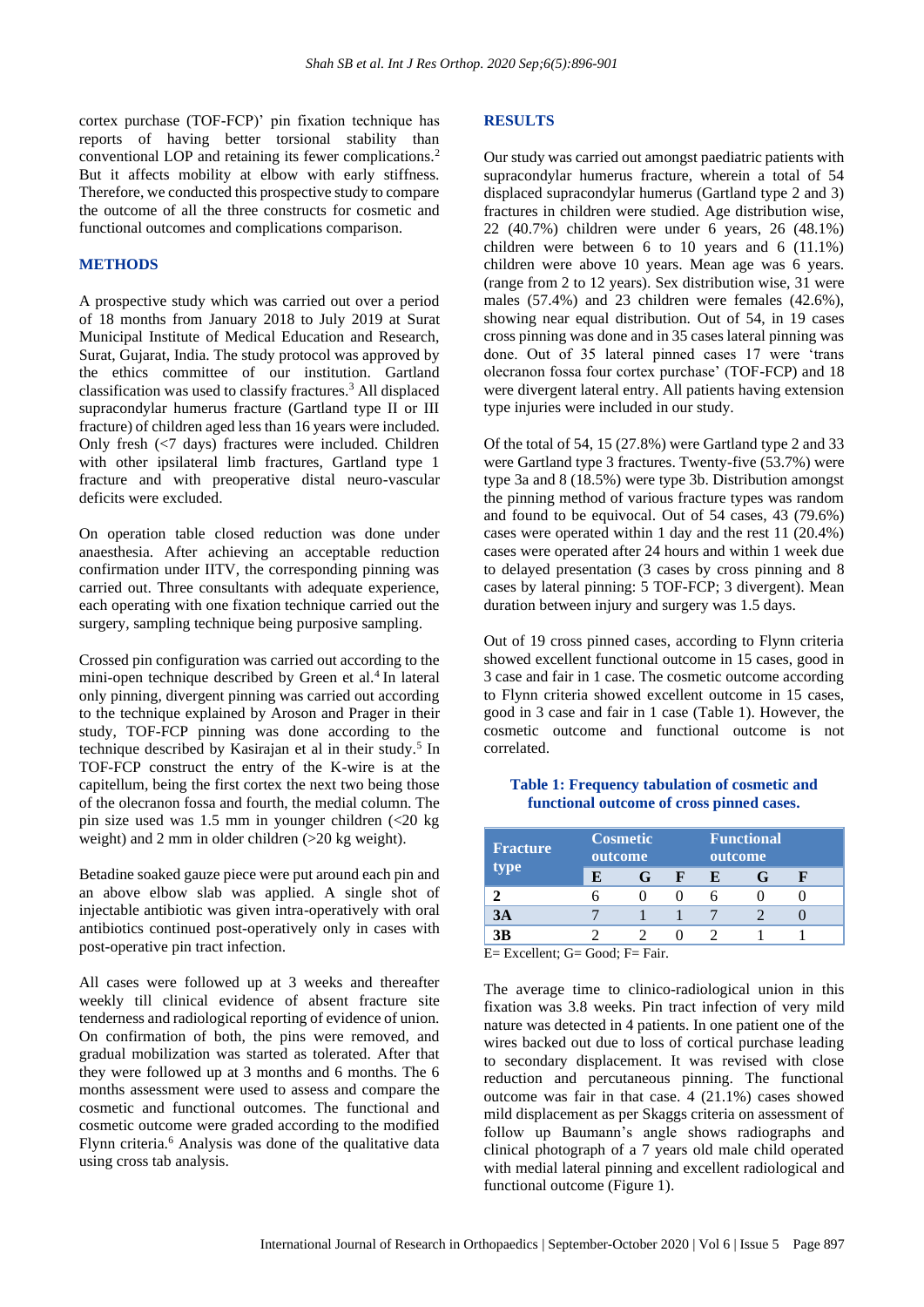

# **Figure 1: (a) Pre-operative radiograph of mediallateral pinning case, (b) post-operative radiograph of medial-lateral pinning case, (c) follow-up radiograph of medial-lateral pinning case and (d) clinical photograph of medial-lateral pinning case.**

Out of 17 TOF-FCP cases, the functional outcome according to Flynn criteria showed excellent outcome in 12 cases and good in 5 cases. The cosmetic outcome according to Flynn criteria showed excellent outcome in 14 cases, good in 3 cases (Table 2).

#### **Table 2: Frequency tabulation of cosmetic and functional outcome of TOF-FCP cases.**

| <b>Fracture</b><br>type | <b>Cosmetic</b><br>outcome |  |  | <b>Functional</b><br>outcome |  |  |  |
|-------------------------|----------------------------|--|--|------------------------------|--|--|--|
|                         |                            |  |  |                              |  |  |  |
|                         |                            |  |  |                              |  |  |  |
| 3Α                      |                            |  |  |                              |  |  |  |
| 3R                      |                            |  |  |                              |  |  |  |

 $E=$  Excellent; G= Good; F= Fair.



**Figure 2: (a) Pre-operative radiograph of TOF-FCP pinning case, (b) post-operative radiograph of TOF-FCP pinning case, (c) follow-up radiograph of TOF-FCP pinning case and (d) clinical photograph of TOF-FCP pinning case.**

The average time to clinico-radiological union in this fixation was four weeks. Pin tract infection of very mild nature was detected in 4 patients. Four cases showed mild displacement as per Skaggs criteria on assessment of follow up Baumann's angle without secondary displacement shows radiographs and clinical photograph of an 8 years old child operated with TOF-FCP pinning with excellent radiological and functional outcome (Figure 2).

Out of 18 laterals only pinned cases the functional outcome according to Flynn criteria showed excellent outcome in 12 cases and good in 2 cases and fair in 2 cases. The cosmetic outcome according to Flynn criteria showed excellent outcome in 14 cases, good in 3 cases and fair in 1 case (Table 3).

#### **Table 3: Frequency tabulation of cosmetic and functional outcome of lateral only pinned cases.**

| <b>Fracture</b><br>type | <b>Cosmetic</b><br>outcome |  |  |   | <b>Functional</b><br>outcome |  |  |  |
|-------------------------|----------------------------|--|--|---|------------------------------|--|--|--|
| ി                       |                            |  |  | Ю |                              |  |  |  |
|                         |                            |  |  |   |                              |  |  |  |
| 3A                      |                            |  |  |   |                              |  |  |  |
| 3B                      |                            |  |  |   |                              |  |  |  |

E= Excellent; G= Good; F= Fair.



## **Figure 3: (a) Pre-operative radiograph of lateral only pinning case, (b) post-operative radiograph of lateral only pinning case, (c) follow-up radiograph of lateral only pinning case and (d) clinical photograph of lateral only pinning case.**

The average time to clinico-radiological union in this fixation was 4.2 weeks. Pin tract infection of very mild nature was detected in 6 patients, in one of those case it was the cause of elbow stiffness in the early follow up. In one patient, both the wires were crossing too close to fracture site leading to secondary displacement and in one patient one of the wires became unicortical postoperatively leading to secondary displacement due to inadequate fixation.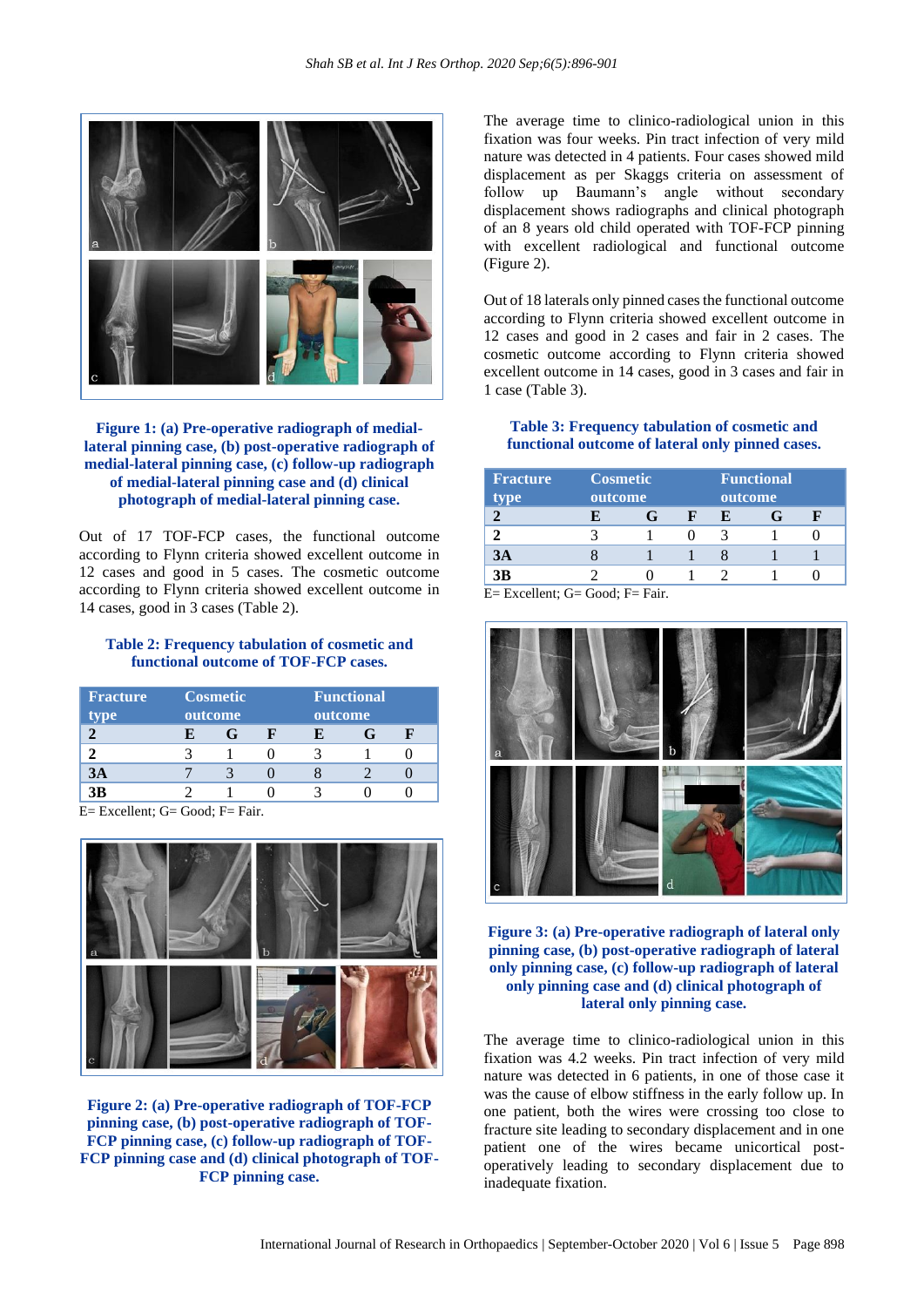| <b>Weeks</b> | N  | <b>Mean</b> | <b>SD</b> | SЕ    | 95% confidence interval for mean |                    | Min | <b>Max</b> | P value |
|--------------|----|-------------|-----------|-------|----------------------------------|--------------------|-----|------------|---------|
|              |    |             |           |       | Lower bound                      | <b>Upper bound</b> |     |            |         |
|              | 19 | 3.894       | 0.657     | 0.150 | 3.577                            | 4.211              |     |            |         |
|              | 18 | 4.222       | 0.732     | 0.172 | 3.858                            | 4.586              |     |            | 0.354   |
|              |    | 4.058       | 0.658     | 0.159 | 3.720                            | 4.397              |     |            |         |
| <b>Total</b> | 54 | 4.055       | 0.684     | 0.093 | 3.868                            | 4.242              |     |            |         |

#### **Table 4: ANOVA analysis of time to union duration in different constructs.**

## **Table 5: Cross tab analysis.**

| <b>Count</b>        | <b>Outcome</b>   | <b>Functional outcome Flynn</b> | <b>Crosstabulation</b> |                |                |              |  |
|---------------------|------------------|---------------------------------|------------------------|----------------|----------------|--------------|--|
|                     |                  |                                 | <b>Excellent</b>       | Fair           | Good           | <b>Total</b> |  |
| <b>Cross K-wire</b> | Cosmetic outcome | Excellent                       | 14                     | 0              |                | 15           |  |
|                     |                  | Fair                            | $\Omega$               | $\Omega$       |                |              |  |
|                     |                  | Good                            |                        |                |                | 3            |  |
|                     | Total            |                                 | 15                     |                | 3              | 19           |  |
| Divergent LOP       | Cosmetic outcome | Excellent                       | 13                     |                |                | 14           |  |
|                     |                  | Fair                            | $\theta$               |                | $\Omega$       |              |  |
|                     |                  | Good                            |                        |                |                | 3            |  |
|                     | Total            |                                 | 14                     | $\overline{2}$ | $\overline{2}$ | 18           |  |
| <b>TOF-FCP</b>      | Cosmetic outcome | Excellent                       | 10                     |                | 4              | 14           |  |
|                     |                  | Good                            | $\mathfrak{D}$         |                |                | 3            |  |
|                     | Total            |                                 | 12                     |                | 5              | 17           |  |

They were revised with close reduction and percutaneous pinning. Both had fair functional outcome and cosmetic outcome was fair in one and good in the second. 5 (27.8%) cases showed mild displacement, one (5.6%) showed major displacement as per Skaggs criteria. Figure 3 shows radiographs and clinical photograph of a 4 years old child operated with lateral only pinning with excellent radiological and functional outcome.



**Figure 4: (a) Pre-operative radiograph of a fair outcome lateral only pinning case, (b) post loss of reduction radiograph of a fair outcome lateral only pinning case, (c) follow-up radiograph of a fair outcome lateral only pinning case and (d) clinical photograph of a fair outcome lateral only pinning case.**

Figure 4 shows radiographs and clinical photograph of a 7 years old child operated with lateral only pinning with fair radiological and good functional outcome.

The average time to union in cross K-wire fixation was minimal i.e. 3.8 weeks, in TOF-FCP construct was 4 weeks and divergent lateral only pinning is 4.2. weeks. ANOVA analysis has been carried out on this data which showed that the difference in the union time amongst them was not significant (Table 4).

Table 5 is the cross-tab analysis of all pinning methods' cosmetic and functional outcome. It shows that the cosmetic outcome is not necessarily related to the functional outcome. A fair (unsatisfactory) cosmetic outcome is associated with good (satisfactory) functional outcome.

Out of 19 cross pinned cases, no patient developed postoperative partial ulnar nerve injury following cross pinning. In the 35 lateral pinned cases no post-operative neurological loss was seen.

# **DISCUSSION**

Functional outcome of cross pin fixation, in our study, 95% (79 E; 16 G) of cases had satisfactory outcome and 5% fair outcome. This is similar to the studies carried out previously where Flynn et al had 95%, Sutton et al had 88%, Mazda et al had 96%, Prashant et al had 100% and Maity et al had 89% of satisfactory functional outcomes.6-10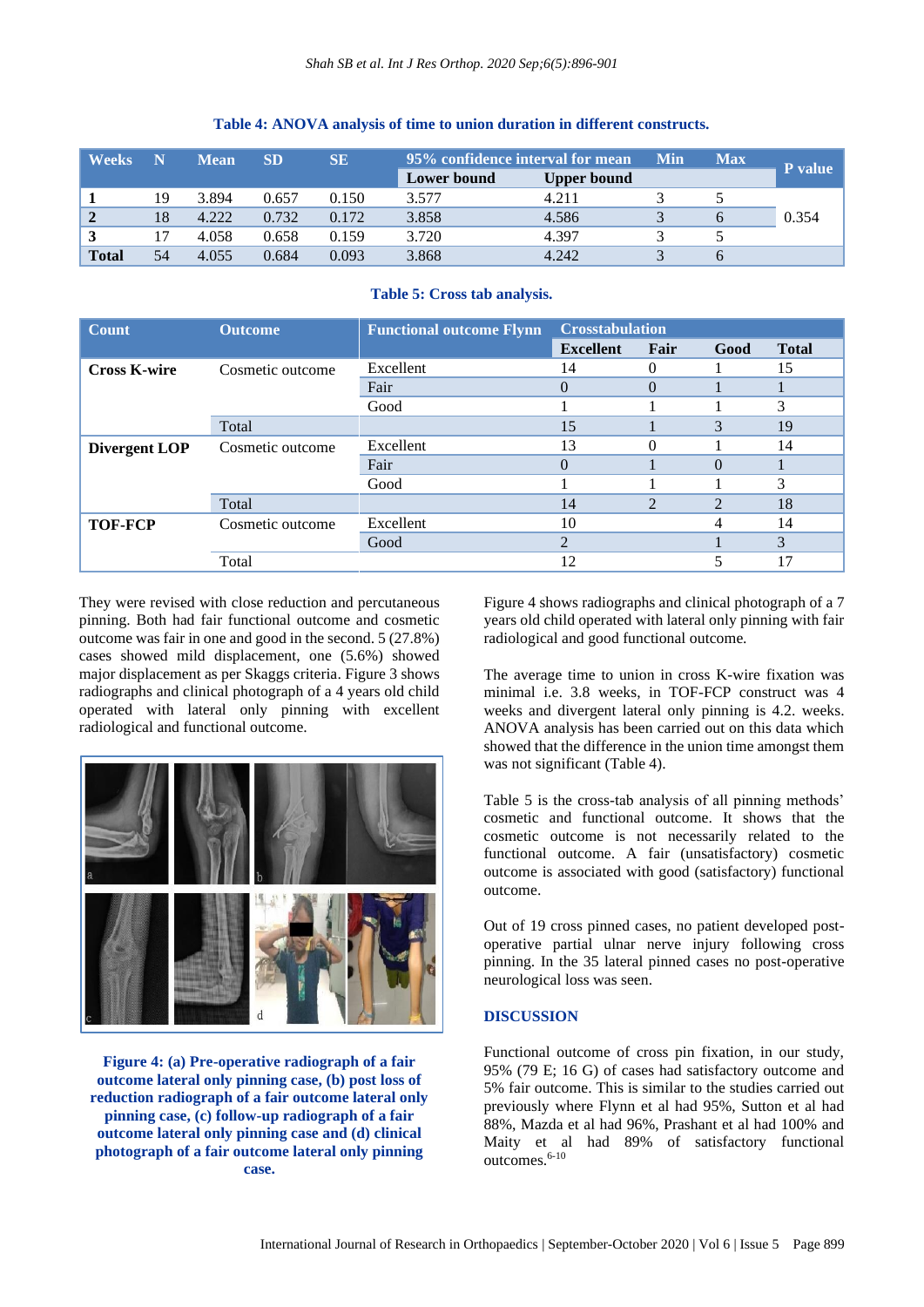For lateral pinning geometry, LOP (divergent) 89% (78 E; 11G) had excellent or good functional outcomes and 11% had fair outcome. Similarly, TOF-FCP configuration had 100% (71E; 29G) satisfactory outcome. This is similar to other studies where satisfactory outcome ranges from 85% to 100%. Boyd et al had 95%, Hadlow et al had 100%, Mazda et al had 95% and Maity et al had 85% satisfactory functional outcome.<sup>11,12</sup>

A comparison of the functional outcome of the TOF-FCP method fixation in our study with that carried out by Kasirajan et al in 2017 showed similar functional outcome.<sup>2</sup> In our clinical study, out of 17 cases 100% showed excellent and good results which is similar to study by Kasirajan which had 96% satisfactory outcome.

# **Table 6: Comparison of cosmetic outcome with similar studies.**

| <b>Procedure</b> | Our study   | <b>Maity</b><br>et al <sup>10</sup> | <b>Prashant</b><br>et al <sup>9</sup> |
|------------------|-------------|-------------------------------------|---------------------------------------|
| MLP              | $3.8 + 3$   | $3.6 + 3$                           | $3.8 + 2.02$                          |
| LOP divergent    | $3.4 + 2.8$ | $3.9 + 3.3$                         | $4.1 + 2.1$                           |
| <b>TOF-FCP</b>   | $3.1 + 1.8$ |                                     |                                       |

For cosmetic outcome the mean carrying angle in our study with its standard deviations was well within the range of the same obtained in other similar studies (Table 6). Also, there was minimal difference amongst them in the three different constructs which was not significant.

The advantage of medial-lateral pin fixation geometry is higher biomechanical stability, with iatrogenic ulnar nerve injury as its disadvantage.<sup>13-15</sup> Conversely, the advantage of lateral entry pin fixation is avoidance of iatrogenic ulnar nerve injury, but the construct is less stable biomechanically.<sup>16</sup> For this biomechanical study by Zionts et al, Skaggs et al and Chen et al demonstrated opposite outcomes.13,17,18

The aim of operative treatment of displaced extension-type SCHF in children is achieving fracture reduction and fixation to get good functional and cosmetic outcome, while limiting neurovascular complications and deformities. Over the past decades, many studies concerning surgical treatment of SCHF have been published. Options for pin configuration include two/three lateral pins- divergent, two crossed pins, TOF-FCP. The TOF-FCP construct is a recently introduced construct which appears to have promising results but studies on its comparison with other constructs is lacking

Maity et al in their study came to the conclusion that the results between both the pinning techniques are same in terms of safety and efficacy. Prashant et al concluded that functional outcome of lateral only pinning (LOP) is similar to Medial-Lateral pinning (MLP) with the underlying risk of ulnar nerve injury in the latter. Mazda et al found that one technique was not superior to the other. Maity et al came to a similar conclusion. Thus, all of these studies

found no significant difference between the two methods in terms of loss of reduction and found no significant difference between the two methods in terms of functional outcome. Only one showed a difference in favour of lateral pinning method in terms of iatrogenic nerve injury.

In our study results are consistent with the results of most of the previous studies with similar functional outcome in all three pinning methods without significant differences in outcome amongst them.

Furthermore, in our study in lateral only pinning, there are two configurations. One with a divergent configuration and one with a parallel configuration (TOF-FCP) with one of the entries with a capitellar entry point.

Gottschalk et al studies the two entry points in lateral only pinning in supracondylar humerus in their biomechanical study and found superiority in the capitellar entry pin.<sup>19</sup> This was used in our TOF-FCP construct.

No cases of iatrogenic ulnar nerve injury were seen in our study. 3 cases of post-operative loss of reduction were seen in our study. Incidence of pin-tract infection were similar in all geometries in 3-4 range. Balakumar et al studied and reported the cause of loss of reduction in paediatric SCFH treated with percutaneous pinning.<sup>20</sup> They reported loss of reduction in 14 out of 77 cases (18.2%). Reduction was lost in 10 out of 29 children (34.5%) who underwent lateral only pinning fixation and 4 out of 48 (8.3%) children who had cross pinning fixation. They attributed the inadequate hold of pins or reduced spread of the pins.

In our study this was seen in 2 cases (11.1%) in divergent LOP and 1 case (5.3%) in cross pinning. In TOF-FCP construct in our study no case of loss of reduction was seen. The TOF-FCP fixation was stable enough to hold the fracture throughout the period of healing.

# **CONCLUSION**

If a uniform standardized operative technique is followed in each method, then the result of all three percutaneous fixation methods will be same in terms of safety and efficacy. The selection of fixation method thus rests on the surgeon's preference and his confidence and familiarity with the method. The newer TOF-FCP does have lower rate of complications according to our study.

*Funding: No funding sources Conflict of interest: None declared Ethical approval: The study was approved by the institutional ethics committee*

#### **REFERENCES**

1. Farnsworth CL, Silva PD, Mubarak SJ. Etiology of supracondylar humerus fractures. J Pediatric Orthopaedics. 1998;18(1):38-42.